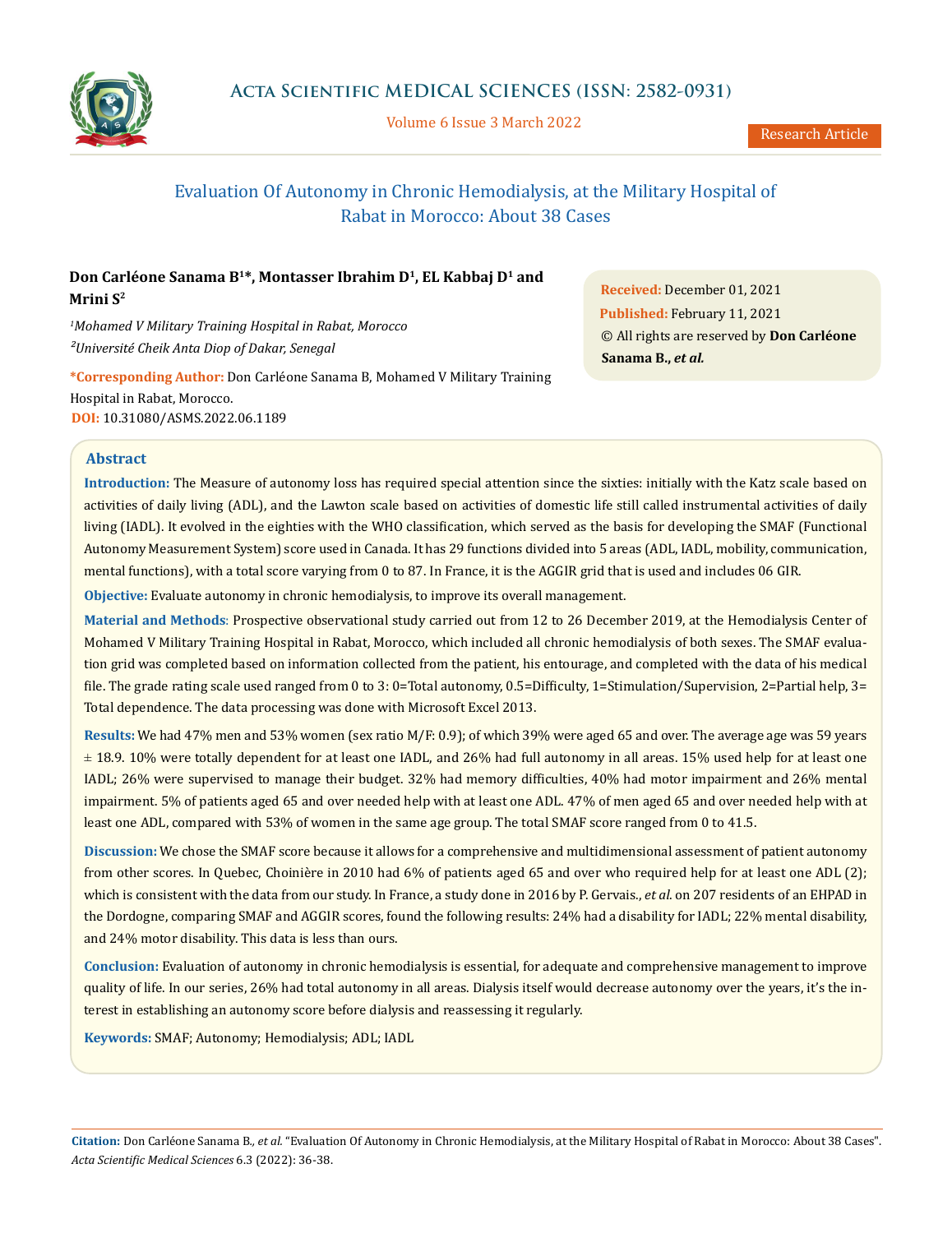#### **Abbreviations**

ADL: Activity of Daily Living; AGGIR: Autonomy, Gerontology, Iso-Resource Groups; ADL: Activities of Daily Living; BMI: Body Mass Index; EHPAD: Establishment of Accommodation for Dependent Elderly People; F: Female; GIR: Iso-resources Group; M: Male; HDL: High Density Lipoproteins; HMIMV: Mohamed V Military Training Hospital; IADL: Instrumental activity of Daily Living; LVH: Left Ventricular Hypertrophy; LDL : Low Density Lipoproteins; WHO: World Health Organization; PTH : Parathyroid Hormon; SMAF: Functional Autonomy Measurement System; WHO: World Health Organisation

#### **Introduction**

The measure of autonomy loss has required special attention for more than 50 years. Initially in the sixties, the Katz scale in 1963  $[1,2]$ , then the Lawton Scale in 1969  $[3]$  based respectively on activities of daily living (ADL) and activities of domestic life, still called: instrumental activities of daily living (IADL) were developed to evaluate autonomy in the elderly with or without chronic diseases. This evaluation has evolved considerably in the eighties, with the WHO classification which served as the basis for the development of the SMAF score (Functional Autonomy Measurement System) used in Canada, and which has 29 functions divided into 5 domains (ADL, IADL, mobility, communication, mental functions). The total score varies from 0 to 87  $[4,5]$ . In France, it is the AGGIR grid who are used and includes 6 GIR  $[6]$ : the GIR 1 is the strongest level of autonomy loss, and GIR6 is the lowest.

#### **Objective of the Study**

Evaluate the functionals abilities of chronic hemodialysis patients, with the aim of directing the intake towards adequate health care, in order to improve the quality of life of these patients.

### **Material and Methods**

It's a prospective observational study made from 12 to 26 December 2019, at the Hemodialysis Center of Mohamed V Military Training Hospital in Rabat. Only chronic hemodialysis of both sexes, followed in our center were included. We collected data: socio-demographic and dialytic (age, sex, seniority on dialysis, initial nephropathy, vascular approach, dialysis dose, residual diuresis, weekly duration of dialysis, blood pressure at connection, appetite); as well as biological (hemoglobin, PTH, lipid balance, albumin, pre albumin, BMI).

Regarding the evaluation of the score, we used the SMAF evaluation grid completed based on information collected either from the patient, his entourage, and/or by obsessing him during the dialysis session. We used a gradual rating scale ranging from 0 to 3: 0= total autonomy, 0.5= difficulty, 1= stimulation/supervision, 2= partial help, 3= total dependence. All patients were briefed in advance on the study and gave their consent. The data entry and processing were done with the software: Microsoft Word and Excel 2013.

## **Results**

38 patients were included, eitheir 18 men (47%) and 20 women (53%). The sex M/F was 0.9. 39% were aged 65 and over, and 34% had seniority in hemodialysis between 5 and 10 years. The average age was 59 years  $\pm$  18.9; and diabetic nephropathy was predominant at 26%. All patients had a permanent vascular approach, and did 12 hours of weekly dialysis. 28% of men had an adequate dose of dialysis, against 55% of women. 29% were hypertensive to the branch and 55%. 58% had a hemoglobin level between 10 and  $12g/dl$  and  $26%$  had an LVH 47% had a PTH  $\geq$  to 10 times normal, 8% high LDL, and 53% low HDL. 55% had normal BMI, 97% correct albuminemia and 89% low pre-albumin. 8% kept residual diuresis between 500 ml and 1 liter per day. The total SMAF score ranged from 0 to 41.5 in our sample. 10% of patients were totally dependent on at least one DSA and 26% had complete autonomy in all areas. 15% used help for at least one DSA, and 26% used supervision to manage their budget. 32% had memory problems. 40% had motor impairment and 26% mental impairment. 3% of men aged 65 and over had difficulties with at least one ADL, versus 5% of women. 5% of patients aged 65 and over need help with at least one ADL.

#### **Discussion**

The SMAF score was designed for clinical use in a home support programme, or for the admission and follow-up of clients in geriatric services and in residential accommodation. In our context, we used it to assess the autonomy of our patients in hemodialysis. We chose this score because it allows a more complete and multidimensional assessment of autonomy compared to other scores. It is based on the concept of disabilities described by the WHO in its classification of impairments and disabilities. there is no has not study done yet in the literature, about evaluation of autonomy in this particular population, which constitutes chronic hemodialysis; which justifies of this work. A study done in Quebec by Choinière.,

**Citation:** Don Carléone Sanama B*., et al.* "Evaluation Of Autonomy in Chronic Hemodialysis, at the Military Hospital of Rabat in Morocco: About 38 Cases". *Acta Scientific Medical Sciences* 6.3 (2022): 36-38.

37